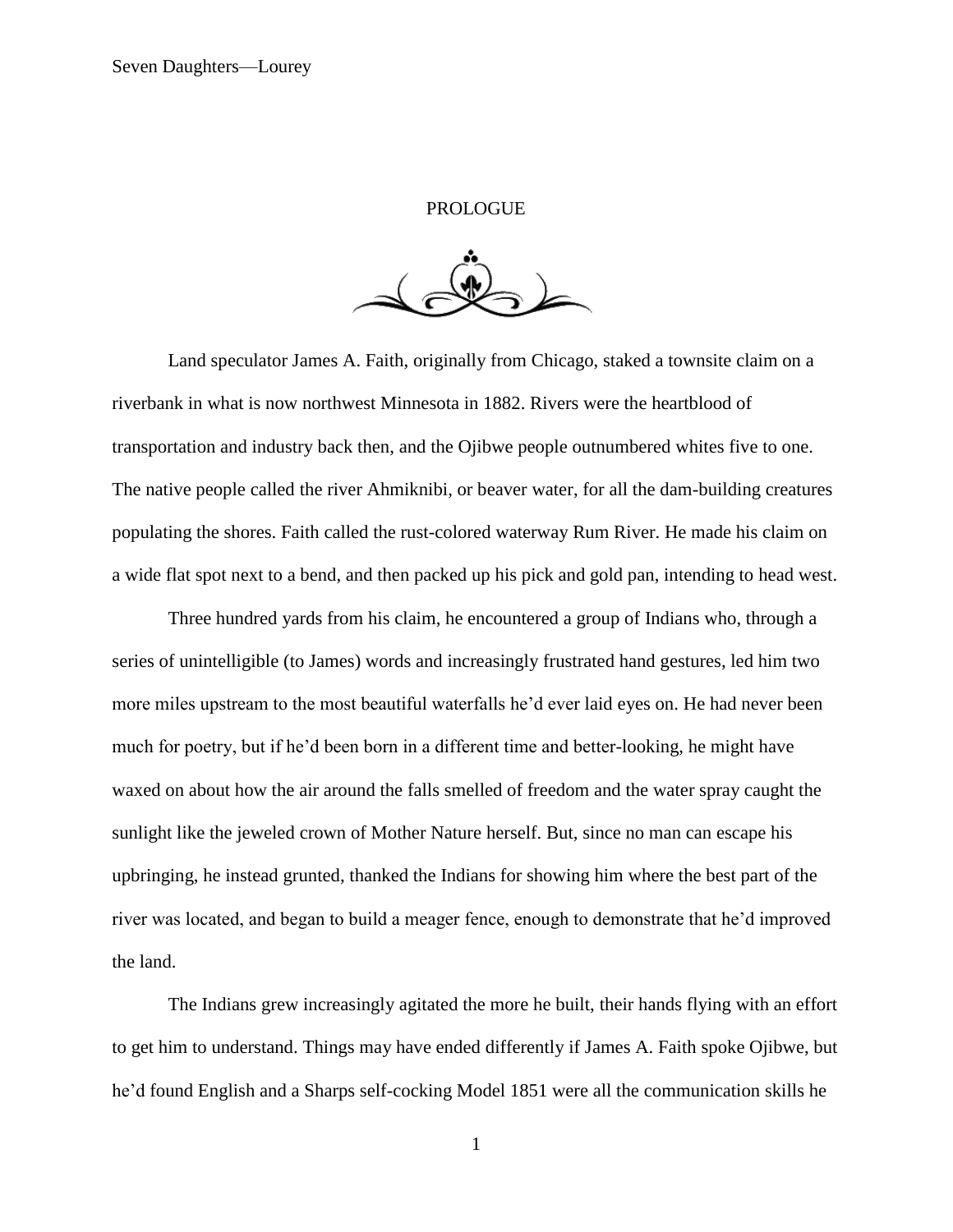needed. So when the Indians made the wavy signs in the air and talked about *ginebegoogs*, he listened exactly as well as he had when they pointed at the river and made biting motions and muttered "*Ahmiknibi*."

In other words, he didn't listen at all.

"Well, thank you kindly," he'd said, when he grew weary of their pantomime. He strung the last bit of barbed wire to a tilting fencepost, tossed them each a silver coin for their trouble, jumped atop his horse—a precarious proposition given his girth—and rode west, planning a brief detour to Fort Snelling to file his Minnesota Territory claim.

The Ojibwe watched him ride away, shaking their heads. When they'd steered him upstream, it hadn't been to show him the beautiful falls. It had been to point out the *ginebegoog* that were about to surface all along the river.

Turns out, spurred by an internal clock only they could read, tens of thousands of snakes in this exact spot would unravel from a great, underground writhing ball and slither topside, devouring every small creature that crossed their paths. In fact, the earth was already rumbling with their birth. James A. Faith would have spotted the first of their heads poking through the spongy ground of the riverbank and heard the beginning of their susurrus song if he'd bothered to glance behind him when riding off. This section of the river was a powerful place, and also a very bad location for building.

The Ojibwe shrugged. They'd tried to warn him.

After filing his claim, Faith rode as far as the Black Hills in the Dakota Territory, where he caught the front end of the gold rush and made a name for himself as a loud, red-faced drinker with a lucky nose for land. He fell in love with an Oglala woman named Lootah Maka who he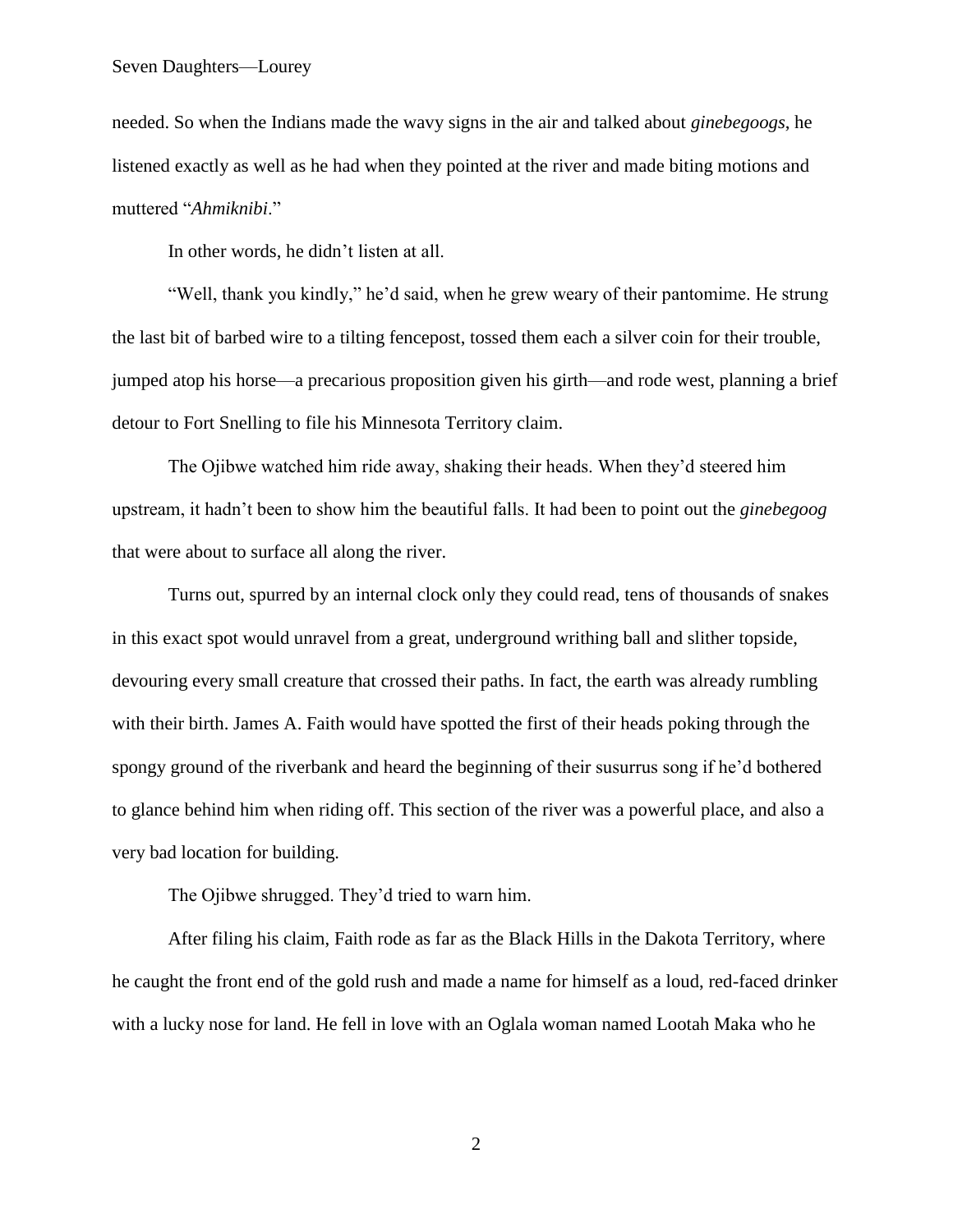## Seven Daughters—Lourey

met while hunting bear in the Black Hills, and he was true to her—a first for him, despite his name—until he drew his last breath.

He liked his Black Hills fame and never returned to the town he'd named after himself or the landmark where he'd staked his claim. He carried a fondness in his heart for Faith Falls as it was the first land he'd ever titled, but he believed it was too far off the beaten track to amount to much. He died in 1897 in his yellowed underwear, his throat slit by a stranger he'd cheated in poker the night before, never having returned to Minnesota.

"I ever tell you all that before?" Albrikt Gottfridsen asked, pausing in his story. "About him dying in his underwear?" He and Philander Willmar rocked in separate chairs on Albrikt's front porch on River Street. Both men puffed on fresh-dried tobacco in their corncob pipes. It was April of 1907. "An Ojibwe used to come by the store regularly told me the whole tale. I imagine the Indian embellished a bit, but what's a good story otherwise?"

Philander rocked silently.

Philander and Albrikt had been the first white settlers in Faith Falls, arriving two years after Faith staked his claim. They'd witnessed rutted paths evolve into dusty roads and hewn-log cabins become storefronts, the latter crafted of fresh-sawn hardwoods purchased from Albrikt's upstream mill.

Faith Falls had become a hub in the northwestern section of the state. Farmers and foresters brought their goods into town for trade, and their business supported saloons, restaurants, and hotels, along with doctors, dentists, and assorted paper collars. The population grew enough to support two churches, one Lutheran and one Catholic, each assuring the other that there was plenty room for both with a smile and a curse.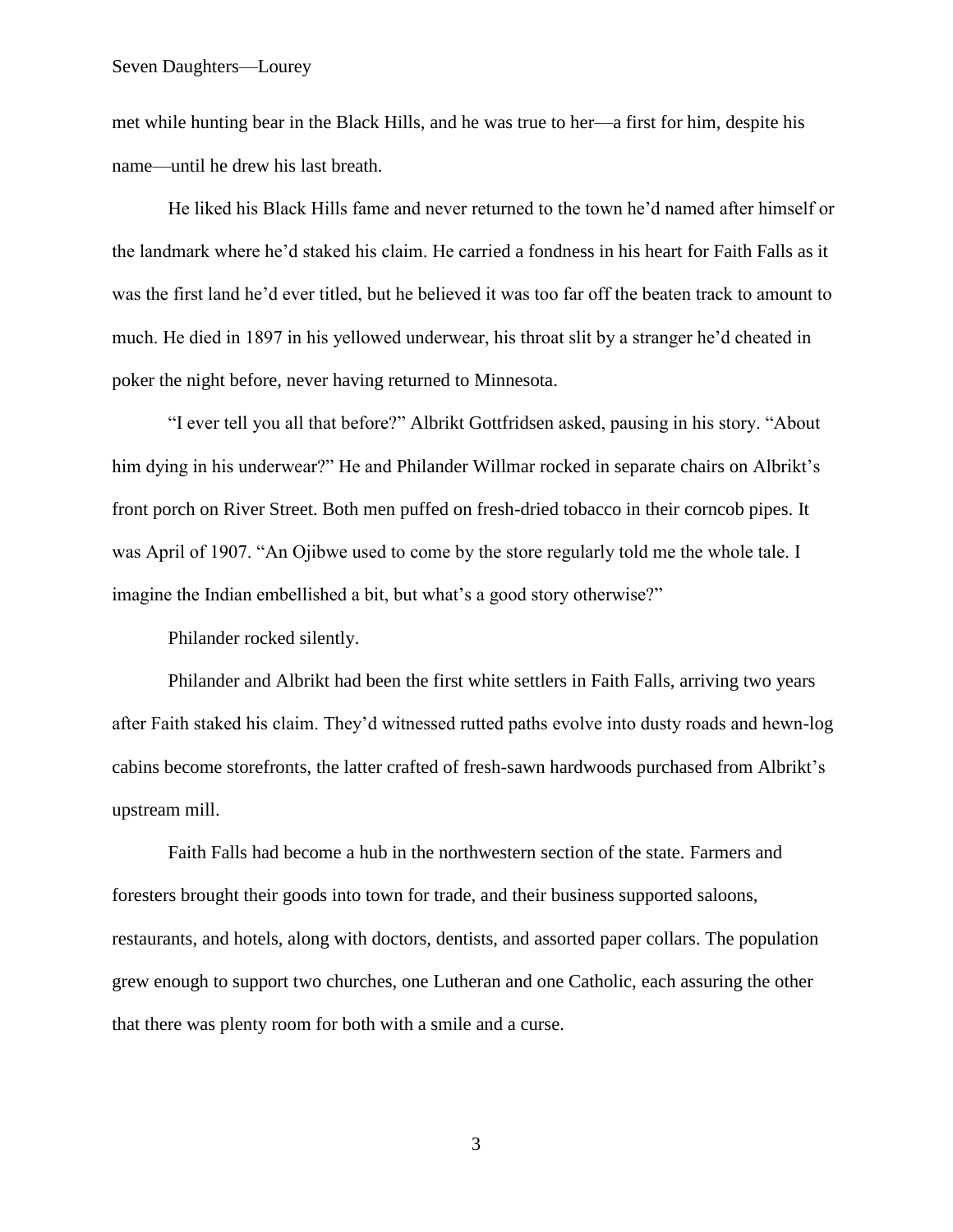"I said, Philander, have I told you the story of the founding of Faith Falls before, and of Faith's old underwear? I'm sure I have. The part about the snakes is certainly pure bull, but I enjoy the detail of the yellowed underwear." He chuckled and scratched at a mosquito bite on his arm. Albrikt and Philander were white-haired by now, having front-row seats to the birth and growth of their town.

"Suppose it's the full moon making the ground rumbly and the people so sulky?" Albrikt asked, switching subjects. The ground in and around Faith Falls had been echoing for a week, sparking talk of earthquakes in Minnesota. People had been short with one another, riled up by the early and warm spring, similar to the one that had occurred the year James A. Faith staked his claim, if Philander had bothered to add the facts up. An accidental bump in the street was likely to turn into a fistfight, and honest children were driven to steal sweets and marbles for reasons they could not explain.

Albrikt took short puffs deliberately out of sync with his rocking, the missing joint of his pinky finger—a trait he would pass on to 80% of his descendants, along with hair the color of copper—outlined by the pipe. "Because," he continued, 25-year's accustomed to Philander's quiescence, "If Emma breaks one more dish and then hollers at me for it, I'm going to have to start increasing her sleeping draught."

Philander rocked some more.

"With this warm spring, there's worries about the mouse plague coming. Did you hear that, Philander?"

Philander finally nodded, his white hair unmoved by the breeze. He had been an apothecary his entire working life, and a small-town one at that. Talk of plagues perked him up like nothing else could, at least for a short while.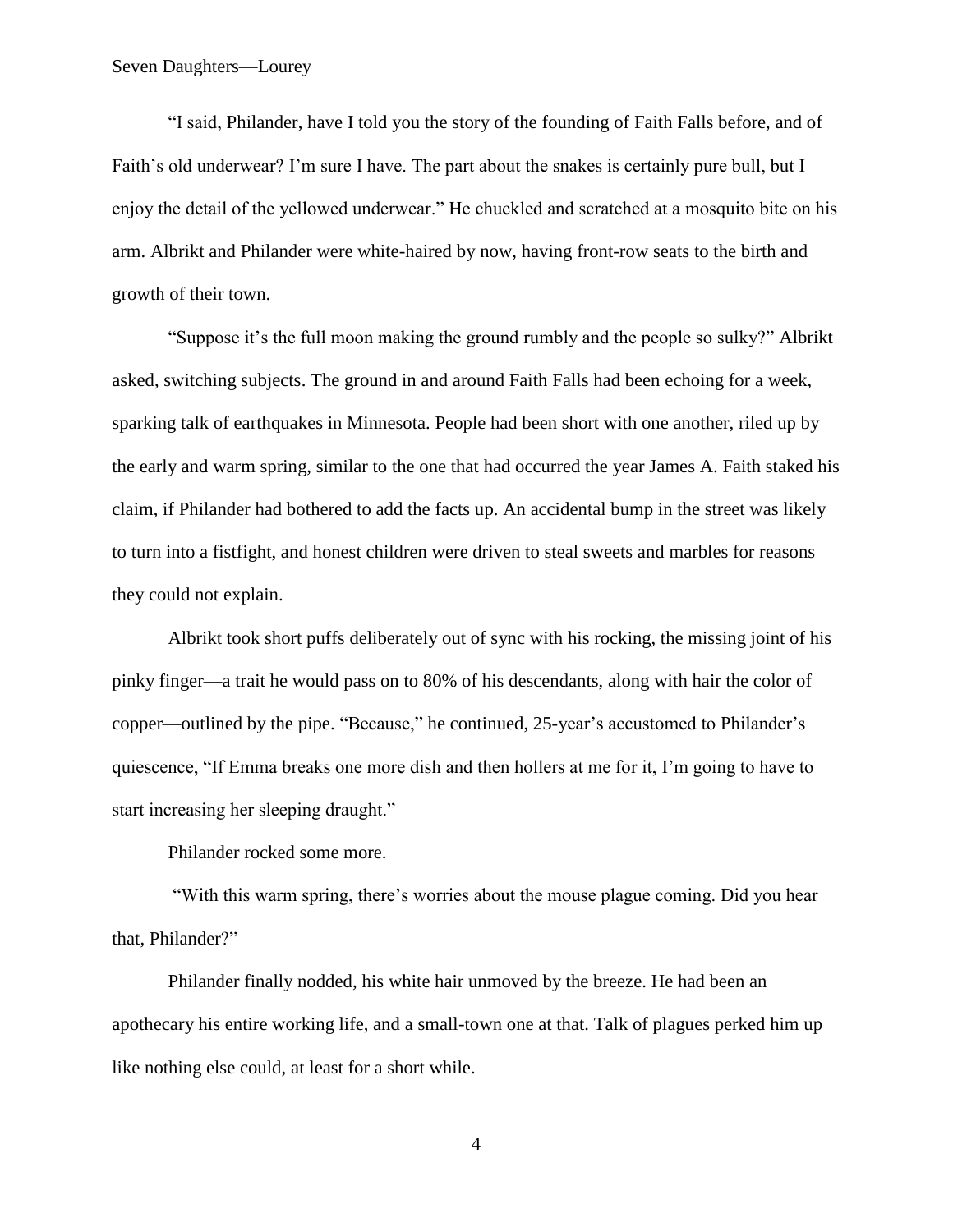"The *Daily Republican* reports Fargo being overrun," Albrikt continued. "The mouse plague started out West with this unnatural warm spring, and it's moving east right along with it. The postman has family in Fargo, and he says the rodent noise is enough to make an honest man drink. Always chittering and scurrying. Millions of mice, he says. They run up your legs, steal your hair for nests while you sleep, and poison any animal that eats 'em. The whole town reeks of mouse piss, and there's hardly any food left. You can't even tie up a side of salt pork because the mice'll climb any wall to get at it."

Philander had dozed off in the middle of Albrikt's musings, his smoking pipe clutched close to his chest, so he missed the first breeding ball of garters choosing that exact moment to roll past like a toy escaped from the underworld. Albrikt spotted it, though, and choked in midsentence. His pipe dropped from his mouth with a clatter, red embers scattering in the warm April breeze.

"What in the Sam Hill…"

A scream soon followed as more mating balls rolled down Main Street. Those garters not lucky enough to join a group slithered solo until the streets ran like mercury with snakes. It was exactly as the Ojibwe who'd told Philander the story of James A. Faith had predicted, if Albrikt had bothered to listen on a deep level, one that required commitment. As it was, Albrikt could only mutter a begrudging, "I'll be *goddamned*. That old Indian was telling the truth."

The invasion lasted three days, during which people dared not step outside if they didn't have to. That didn't stop the snakes from entering buildings through cracks in the floors to nestle in empty boots or curl next to sleeping babies, as the nights were still chilly despite the unseasonable heat.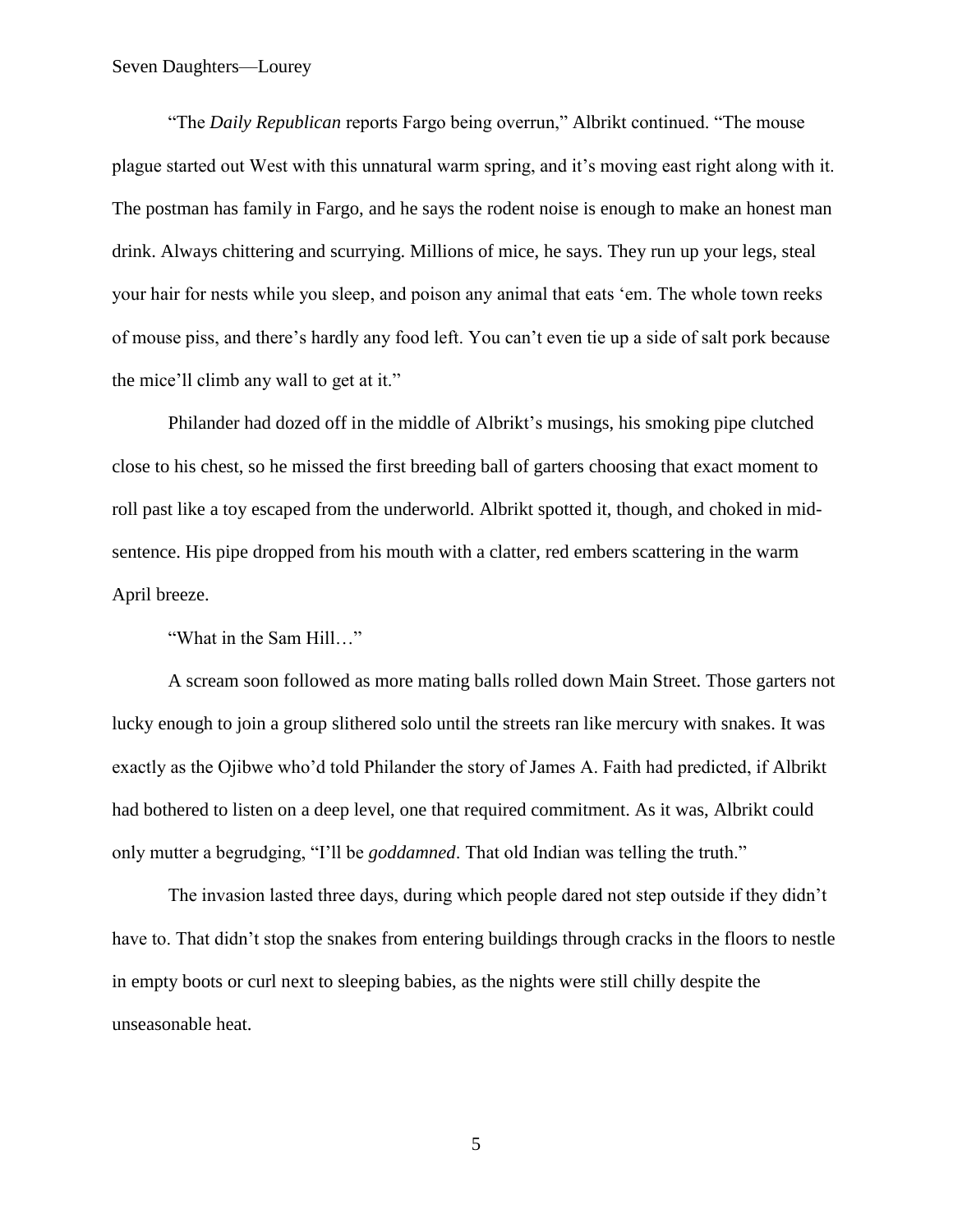The light scraping sound of their bodies was repulsive, the sheer numbers and the sight of crawling, writhing serpents even worse, but it was the smell that was unbearable, like a jar of urine and sweat left in the sun too long. Some in town wanted to write to the state government for help, but they were too afraid to leave their homes for the post office.

For all the horror, the snakes also brought providence. A boy climbing to escape the snakes found a lucky quarter he'd hidden from his sister and forgotten about. An alto in the church choir bolted into the Faith Falls Saloon to escape the squirming serpents and collided with the preacher she would later marry, he with no intention of stopping in the sleepy town until the snakes made it impossible to simply pass through. Albrikt's own wife ran to escape the snakes, fell, and broke her clavicle. If not for the subsequent chest x-ray, her tuberculosis would have likely gone undiscovered until it was too late.

And, as suddenly as they arrived, the snakes disappeared.

Some claimed the unholy creatures slid west to feast on mice, and indeed, newspaper records reveal the Fargo Mouse Plague ended shortly thereafter. Other townsfolk crossed themselves and declared that the snakes had returned to hell to gather more numbers. Albrikt, always a sensible man, reassured everyone who entered his sawmill that it was no more than a freak gloaming, though he quietly invested in taller boots.

In the hub-bub of the receding snakes, he and other members of the Faith Falls' Boosters almost missed welcoming a new couple to town: Eva and Ennis Catalain. It was curious to Albrikt that the reptiles had arrived around the same time as the Catalains, and that the two comings seemed tied together, somehow. It wasn't because the snakes and the new couple were alike in their appearance, though there was something animal in the way Eva's green eyes flashed with secret knowledge and how Ennis always seemed to be measuring people, despite his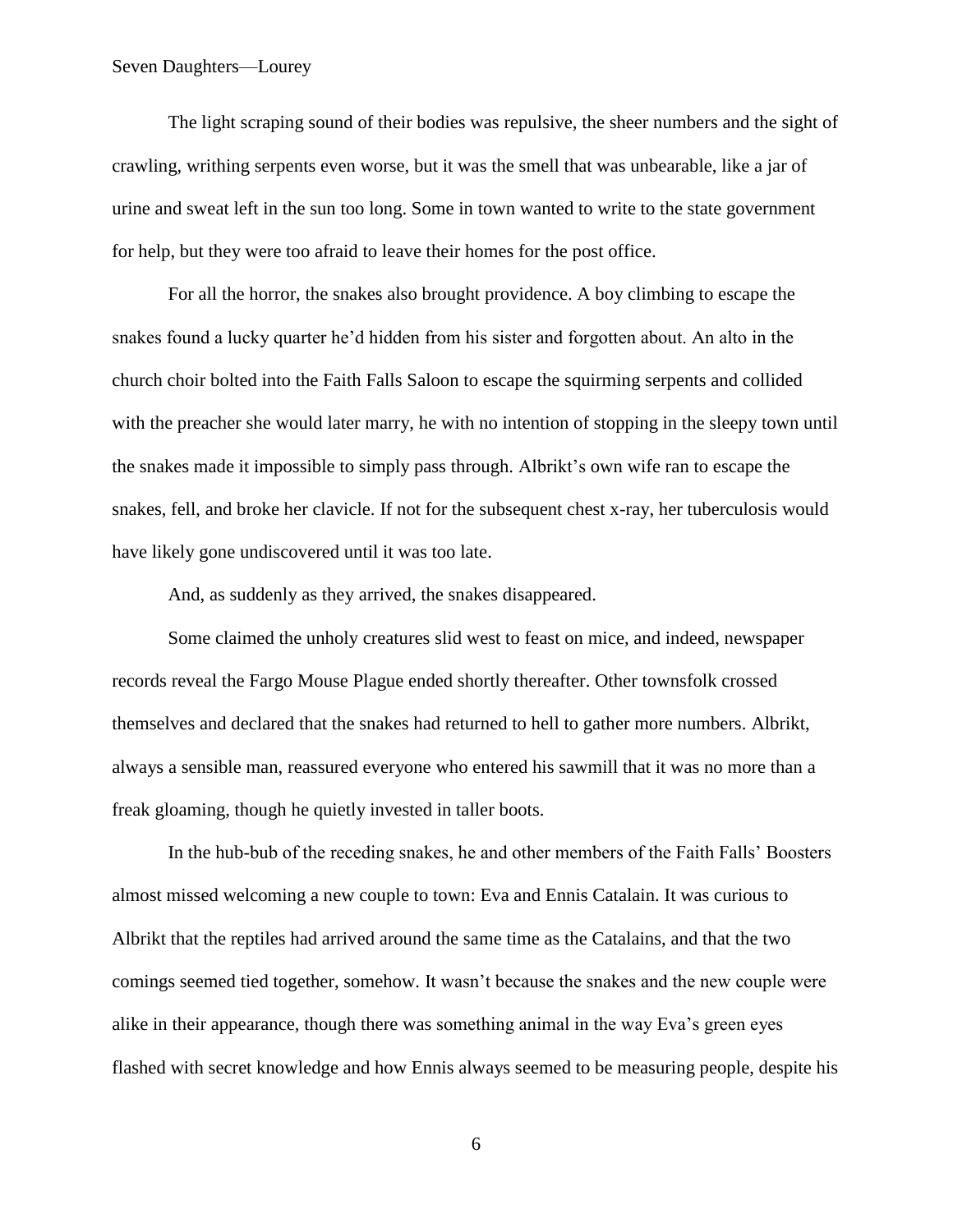## Seven Daughters—Lourey

hearty handshake and open smile. Nor was there any similarity between the townspeople's reactions to the reptiles or their feelings toward the husband and wife. The snakes woke a primal fear, whereas the Catalains were loved, at least at first. It wasn't even the coincidental timing of their arrivals because the memory of the snakes vanished like molt, but once you met Eva and Ennis, you could never forget them.

Maybe it was because like the snakes, the Catalains brought magic to Faith Falls.

Where exactly they had come from had never been clear. Some said New Orleans, some said Boston, but whatever the specific city, everyone knew they came from money. After she and Ennis built their gorgeous Queen Anne, Eva threw elaborate parties in her home and organized town dances and the annual mummer's parade. Her homemade spirits were legendary, and a charming rumor began to circulate that her mulled hard cider was so delicious that it could turn back time, though surely only those who drank too much believed it. She welcomed enough people from every class into her home that gossip against her was impossible to sustain, though some inevitably tried.

Ennis was an impeccable host and active in local government. He and Eva also travelled frequently, bringing back curious and new styles from faraway lands. They were the sparkle in Faith Falls until their house went up for auction during the Great Depression, and they disappeared from the town and the lives of its inhabitants.

At first, the talk was of how dreary the town was without them, and concern for their well-being. Soon, though, the memories of Eva's graciousness and Ennis' cascading belly laugh faded. The stoic Scandinavians instead focused on the Catalains' frivolity, and how they never seemed to work, and how their baby girl Velda was practically raising herself. Within ten years, the name Catalain, when remembered, brought a sneer and a sharp, bile-scented story, one that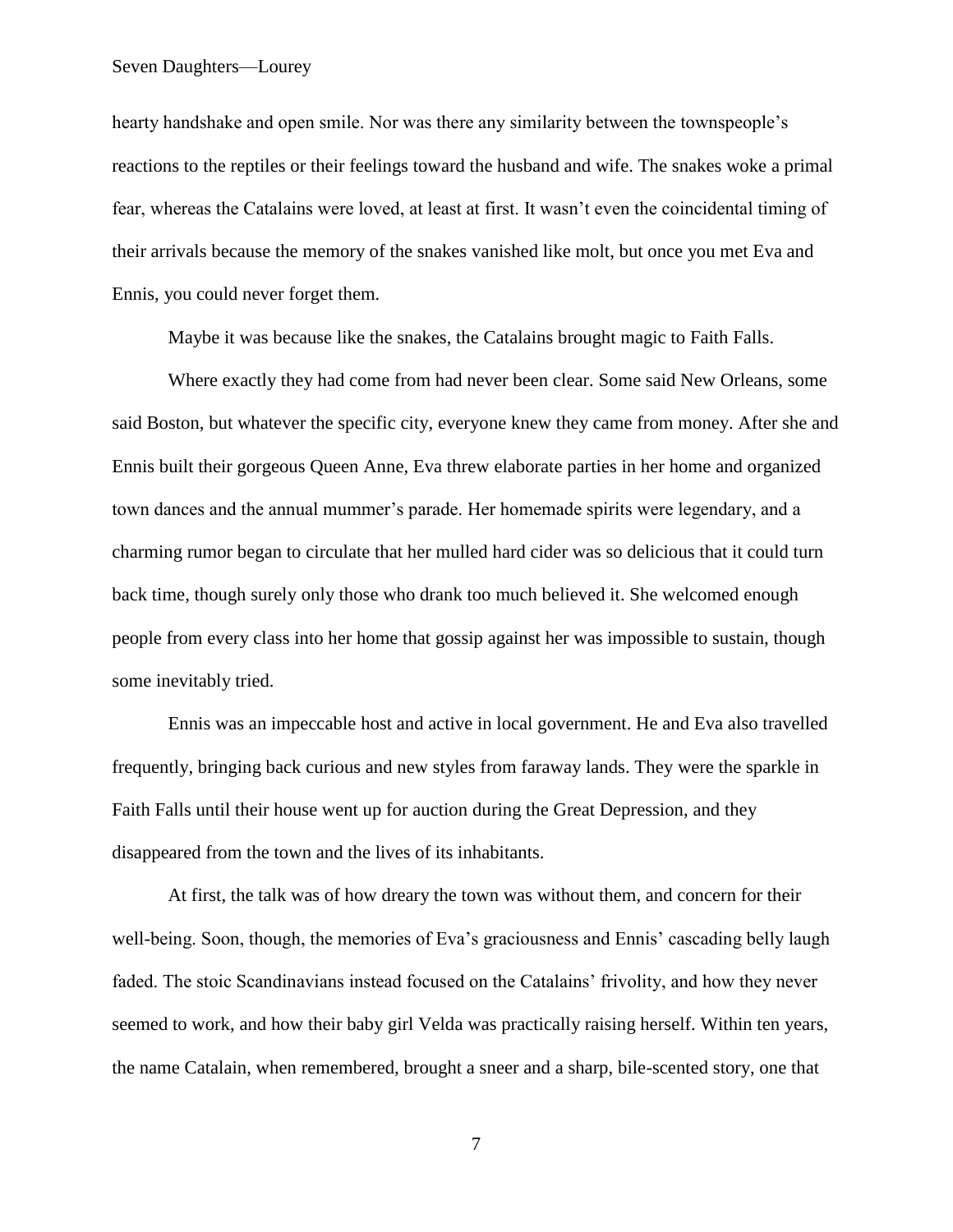could make the listener's heart burn. He in turn would grow angry at the Catalains for that pain and pass it down the line.

And like the memory of the snakes, the Catalain's Queen Anne began to fade, and become blurry around its edges.

## ###

Forty-three years after the Catalains arrived, Faith Falls experienced another unseasonably warm spring and the rumbling of the earth began to attract the attention of the U.S. Geological Survey in Mounds View, Minnesota. By this time, both Philander and Albrikt had passed on, permanently gone from the town they'd built on the back of Faith's claim and a mammoth nest of snakes.

People rejoiced in the sixty-degree weather, women prematurely yanking their pedal pushers and spring dresses out of storage and men driving with their tops down. Ice cracked early on the river, and the water flowed free. The lilacs shivered but were not fooled. This wasn't spring. It was another gloaming.

"Snakes Take Over Faith Falls, Minnesota," read the March of 1965 headlines as far away as San Francisco. The town was overrun, businesses closed, and residents' lives were turned inside out. The snakes continued to pour like a spring-fed river down the streets.

Even more fantastical than the legions of snakes were the stories of miracles accompanying them—a paraplegic in the Avignon neighborhood who could suddenly walk, lovers reunited in the Faith Falls nursing home after 40 years of fruitless searching, a man living in a downtown apartment who thought he heard snakes in the walls and began ripping out the plaster and lathe and instead discovered a fortune in gold. People began to buzz, and the stories of snakes and miracles spread throughout the country.